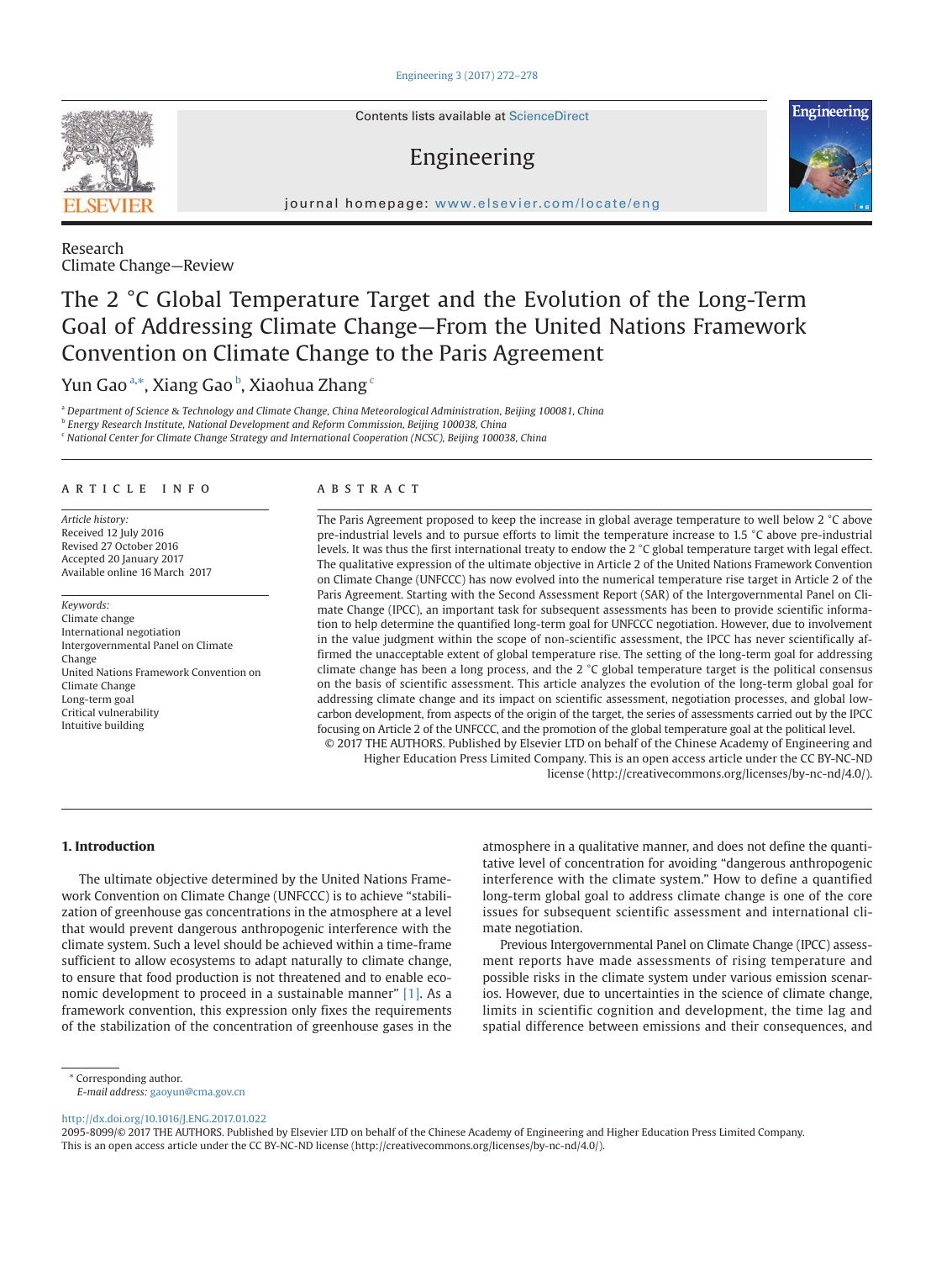necessary value judgment other than scientific assessment for defining danger levels, the IPCC has never scientifically affirmed the indices that indicate "dangerous anthropogenic interference with the climate system," and thus cannot define the unacceptable extent of global temperature rise based purely on science.

Scientific research into the 2 °C temperature rise started a long time ago; however, the 2 °C global temperature target was not considered as the action goal until the decision of the Council of the European Union (EU) conference in 1996 [2]. After the Copenhagen Climate Change Conference in 2009 and the Cancún Climate Change Conference in 2010, limiting the global temperature rise to below 2 °C above pre-industrial levels became the consensus of the international community. In 2008–2014, the IPCC's Fifth Assessment Report (AR5) made a comprehensive assessment of the climate system change, risks, emission budget, and mitigation pathway choice of 2 °C global warming on the basis of the research results available. After scientific assessment and a series of political pushes, one of the three goals reached at the 2015 Paris Climate Change Conference was stated as "Holding the increase in the global average temperature to well below 2 °C above pre-industrial levels and pursuing efforts to limit the temperature increase to 1.5 °C above preindustrial levels" [3]. Thus, the long-term goal of addressing climate change has evolved from a qualitative expression of stabilizing the greenhouse gas concentration in the atmosphere, in Article 2 of the UNFCCC, to a global temperature target with specific value, in Article 2 of the Paris Agreement.

This article analyzes the evolution of the long-term goal for addressing climate change, and the related impact on future scientific assessments, negotiation processes, and global low-carbon development, from the aspects of the origin of the 2 °C global temperature target, the related IPCC conclusion for Article 2 of the UNFCCC, and the promotion of the global temperature goal at the political level.

#### **2. Early scientific research related to the 2 °C target**

Studies regarding the 2 °C temperature rise can be traced back to the 1970s, when an explorative study was carried out in the European natural and social sciences to push decisions related to climate change. According to the overview given by Randalls [4] on the history of the EU's temperature control goal, the proposal for the global temperature control goal was very strongly related to the scientific study of climate sensitivity. Equilibrium climate sensitivity (ECS) quantifies the response of the climate system to constant radiative forces on multi-century timescales. It is defined as the change in the global mean near-surface air temperature at equilibrium that is caused by a doubling of the atmospheric carbon dioxide ( $CO<sub>2</sub>$ ) concentration [5]. If the ECS is 2 °C, then the doubling of the  $CO<sub>2</sub>$  concentration (generally taken as 550 ppm) will result in a global average temperature rise of 2 °C [6]. In 1967, Manabe and Wetherald [7] used a heat balance model and estimated a temperature response of approximately 2  $^{\circ}$ C to doubling CO<sub>2</sub> concentrations; in subsequent climate change science, and particularly in the estimation of the climate system model, the doubling of  $CO<sub>2</sub>$  has been taken as the core scenario for calculation. Initially, the ECS value was estimated by experts, and in the subsequent IPCC's First to Third Assessment Reports, it was taken as 1.5–4.5 °C. In the IPCC's Fourth Assessment Report, ECS was determined as 2.0–4.5 °C [8]. However, on the basis of many subsequent studies, the IPCC's Fifth Assessment Report (AR5) made an elaborate analysis of this issue, considering it to be 1.5–4.5 °C, that is, extremely unlikely to be less than 1 °C and very unlikely to be greater than  $6 °C$  [5]. With respect to mitigation, countermeasures and actions to address climate change involve a series of estimations and policy analyses on social and economic costs. In 1977, Nordhaus [9] made an explorative cost-benefit analysis of climate change using the  $CO<sub>2</sub>$  concentration-doubling scenario;

subsequent cost-benefit analyses of addressing climate change began to take the doubling of  $CO<sub>2</sub>$  or the 2 °C scenario as the starting point of exploration, reaching many research conclusions [10].

In the 1980s, before the IPCC's First Assessment Report (FAR) was released, climate change studies mostly focused on the relationship between increased anthropogenic greenhouse gas emission and greenhouse gas concentration in the atmosphere, and the global average temperature, calling attention to possible threats from anthropogenic factors. However, there was insufficient basis to determine the indices that should be chosen and the specific figure that would be used as the global ultimate objective in addressing climate change. In addition, since addressing climate change involves complex fields, discussion at the political or policy level tends to give a relatively prudent expression of proposed reductions of greenhouse gas emissions, and to wait for further scientific research results [4]. At that time, some scholars proposed a study of the threshold value of climate change from wider perspectives, in order to determine the level at which climate change can be accepted or avoided; that is, they hoped to make a systematic assessment of various risks that may result from climate change, instead of paying attention only to carbon emission [11].

## **3. IPCC's First and Second Assessment Reports and decision of the European Council**

In 1990, the IPCC released its FAR. Based on the progress of study in that period, the FAR pointed out that the emissions from human activities resulted in an obvious increase of the concentration of greenhouse gases in the atmosphere, aggravated the greenhouse effect, and caused the global near-surface air temperature to rise, thus inciting the international community to immediately effect political progress and discuss how to take action to deal with global climate change. In this report, the assessment was made under the "business-as-usual" emissions scenario (Scenario A), along with other scenarios with progressively increasing levels of the controls (Scenarios B, C, and D); these scenarios held that in around 2025, 2040, 2050, and 2100, respectively, the equivalent  $CO<sub>2</sub>$  would be two times that of pre-industrial-revolution levels, and the global average temperature would rise by 0.1–0.3 °C per decade. In order for the concentration to remain stable at the level of that period (1990), it would be necessary to immediately reduce the anthropogenic emission of greenhouse gases (mainly  $CO<sub>2</sub>$ ) by 60%, and reduce methane by 15%–20% [12]. The IPCC's FAR placed emphasis on the rising temperature effect due to the anthropogenic emission of greenhouse gases; the scientific basis was insufficient at that time to formulate suggestions for a specific goal. Considering that addressing climate change involves wide and complex fields, the UNFCCC was formed under the encouragement of the FAR, and established the qualitative expression of the ultimate objective.

As an important scientific support for the UNFCCC's negotiation process, the IPCC included an examination of approaches to the realization of Article 2 of the UNFCCC in the Second Assessment Report following a resolution of the Executive Council of the World Meteorological Organization. In addition, the IPCC specifically formulated a synthesis report to present information on the scientific and technical issues related to interpreting Article 2 of the UNFCCC [13]. In fact, since the IPCC's Second Assessment Report (SAR), providing scientific information to assist the quantification of the long-term goal for the UNFCCC's negotiation has been an important task in the IPCC's scientific assessments. According to the SAR published in 1996, the scientific, technical, economic, and social science literature does suggest ways to move toward the ultimate objective of the UNFCCC, but uncertainties remain for the judgment of what constitutes dangerous anthropogenic interference with the climate system and what needs to be done to prevent such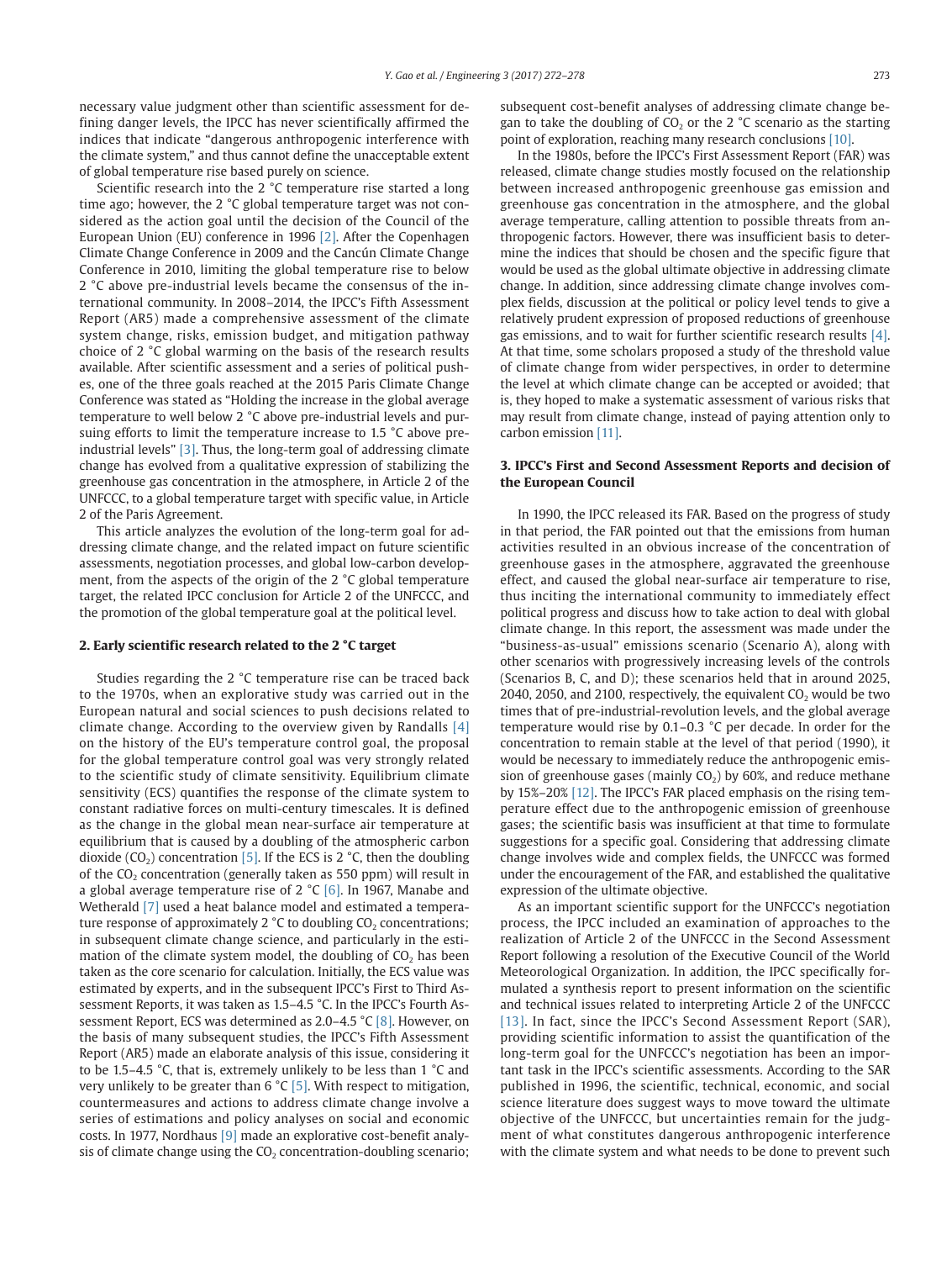interference. In the SAR, the conclusions related to the 2 °C temperature rise are that for the mid-range IPCC emission scenario (IS92), assuming the "best estimate" value of climate sensitivity and including the effects of future increases in aerosol concentrations, models project an increase in the global mean near-surface air temperature relative to 1990 of about 2 °C, an increase in sea level of about 50 cm, a greater risk for small islands and low-lying coastal areas, and extensions of the geographical range and season for vector organisms by 2100.

The clear proposition that the global average temperature should not exceed 2 °C above the pre-industrial level was first raised in the decision of the European Council's conference in 1996 [2]. Based on the IPCC's SAR and the IS92, and after considering the possible risks of climate change, the European Council held that global greenhouse gas emissions should be halved from the 1990 figure, and that  $CO<sub>2</sub>$ concentration in the atmosphere should be stabilized at approximately 550 ppm (twice the pre-industrial level), so as to realize the target of limiting the global average temperature rise to 2 °C above pre-industrial levels (the goal for global mitigation cooperation). The EU did not give a reason for this decision, and its definitive expression did not find support in the IPCC's SAR. The proposition does not currently receive wide international recognition.

# **4. IPCC's Third and Fourth Assessment Reports and promotion at the G8 Summit**

In 2001, the IPCC released its Third Assessment Report (TAR), which provided newer and stronger evidence to prove that most of the warming observed over the last 50 years is attributable to human activities (probability > 66% but < 90%). The impacts of climate change include both advantages and disadvantages, but the larger and quicker the change, the more obvious the leading position of adverse impacts. In the Synthesis Report of the IPCC's TAR [14], Question 1 pointed out that the natural, technical, and social sciences can provide essential information and evidence needed for decisions on what constitutes "dangerous anthropogenic interference with the climate system." However, such decisions are value judgments determined through sociopolitical processes that consider development, equity, and sustainability, as well as uncertainties and risk. Since both the magnitude and rate of climate change are very important, the basis for determining what constitutes "dangerous anthropogenic interference" would vary in different regions, depending on local characteristics, as would the consequences, adaptation, and mitigation capacity of the impact of climate change.

Notably, the TAR introduced five "reasons for concern," thus conceptually expressing the reasons for emphasizing the risks of climate change (Fig. 1) [14]. These five reasons include:  $\odot$  risks to unique and threatened systems; ② risks from extreme climate events; ③ distribution of impact; ④ aggregate impact; and ⑤ risks from future large-scale discontinuities. In Fig. 1, the global average annual temperature represents the magnitude of climate change; however, it is pointed out that future impacts will be a function of the magnitude and rate of global and regional changes in mean climate, climate variability, extreme climate phenomena, socioeconomic conditions, and adaptation, depending on multiple aspects. The TAR also stated that in the setting of the strategy, goal, and timetable to avoid "dangerous anthropogenic interference with the climate system," it is necessary to consider inertia and uncertainty in the climate, ecological, and socioeconomic systems; assess possible risks of climate change from more comprehensive and intuitive perspectives; and relate the risks with global mean near-surface air temperature. As shown in Fig. 1, although the TAR did not define which kind of temperature rise should become the index of "dangerous anthropogenic interference with the climate system," it showed that global warming above 4 °C would pose extremely large risks. These five reasons for concern have been used consistently in subsequent IPCC assessments.

In 2007, the IPCC released its Fourth Assessment Report (AR4), stating that the five "reasons for concern" identified in the TAR remain a feasible framework for considering critical vulnerabilities. In the AR4, many risks are affirmed with higher confidence. For example, the report stated that regarding "unique and threatened systems," observed climate change has had an impact on the polar and high mountain communities and ecosystems; if the global average temperature becomes 1.5–2.5 °C higher than that in 1980–1999, approximately 20%–30% of the plant and animal species assessed so far are likely to face increased risks of extinction; and an increase of about 1–3 °C in the sea surface temperature would result in more



**Fig. 1.** IPCC's TAR: Corresponding figures for assessment and impact risks. *SRES*: *Special Report on Emissions Scenarios*; A1Fl, A1B, A1T, A2, B1, and B2 are alternative development paths and related greenhouse gas emissions scenarios provide in *SRES*; IS92a: Scenario a in IPCC emission scenario 1992. Source: Ref. [14], Fig. SPM-2 in *Summary for Policymakers*, *Climate Change 2001*: *Impacts, Adaptation, and Vulnerability*.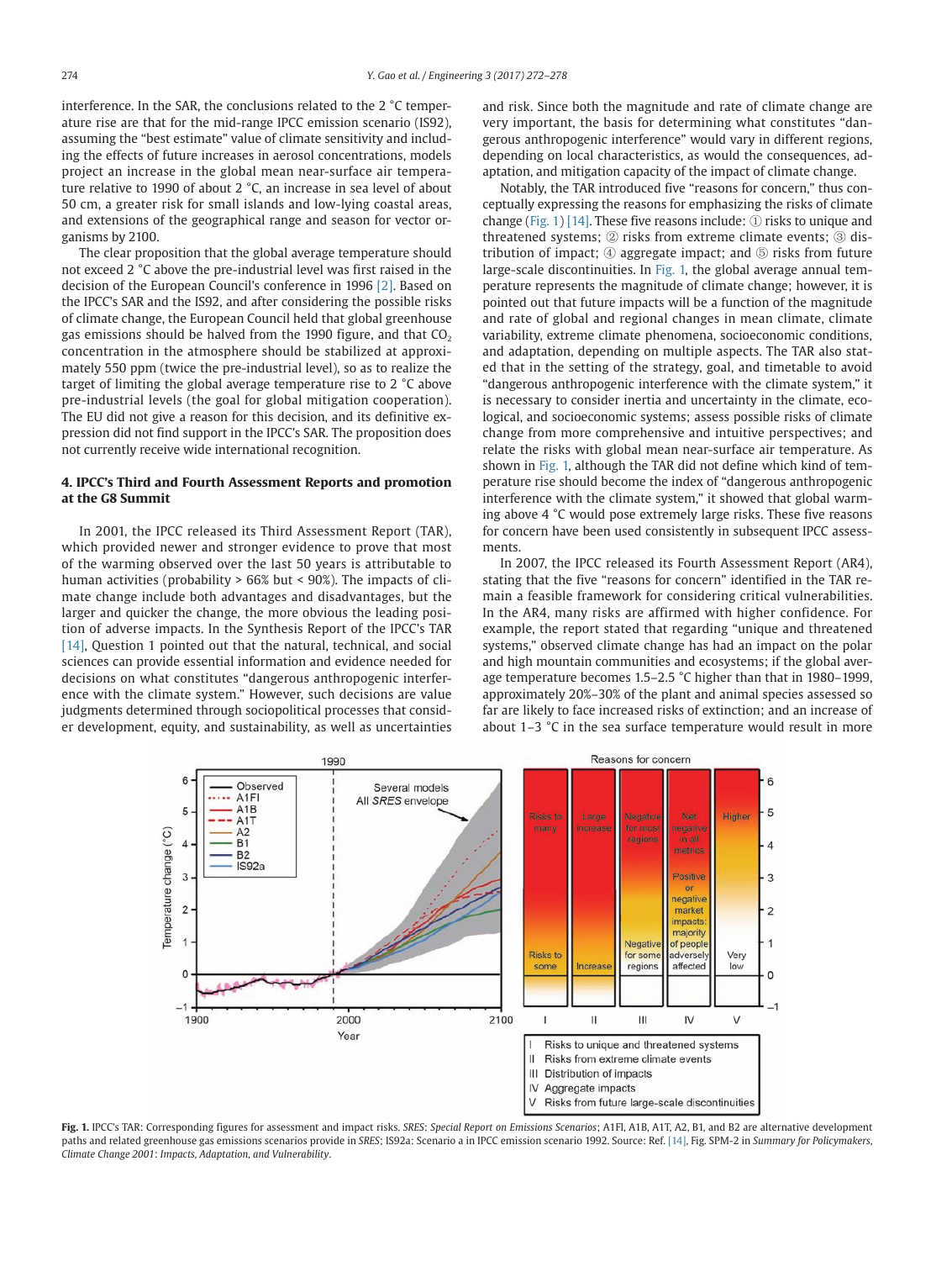frequent coral bleaching and widespread mortality. Regarding extreme weather, the projected droughts, heat waves, floods, and their adverse impacts would increase. Regarding the distribution of impacts, regions with the weakest economies are often the most vulnerable to climate change, and the low-latitude and less-developed regions face increasing risks. Regarding aggregate impacts, the net cost of impacts with increased warming would increase as time goes on. And finally, regarding the risks of large-scale singularities, global warming lasting for many centuries would result in a rise in the sea level, which would be much larger than that observed in the 20th century; melting of the Greenland and Antarctic ice sheets could occur on century timescales.

The IPCC's reports should be neutral with respect to policy; thus, the IPCC only provides comprehensive, objective, open, and transparent assessment reports, and leaves readers to make their own judgments. It does not define "dangerous anthropogenic interference with the climate system." Compared with the previous three assessment reports, the AR4 provided a clearer and more intuitive explanation and expression of risks, as shown in Fig. 2 [15]. The important progress at this stage is that the scientific community has confirmed the importance of risk assessment and value judgment of climate change for the determination of the long-term goal, thus pushing the discussion of a global temperature goal into the political process.

In February 2005, at the request of the European Council, the European Commission reported on a cost-benefit analysis of the medium- and long-term emission reduction strategy and goal [16]. This report assumed that, until 2100, the global average temperature would rise by 1.4–5.8 °C compared with that in 1990, and the European temperature would rise by 2.0–6.3 °C. If the temperature rise could be controlled to within 2 °C, the benefits would be sufficient to offset the cost of the mitigation policy; if the temperature rose over 2 °C, it would probably result in quicker and more unpredictable climate response, and even irreversible and disastrous consequences. Based on this report, European Parliament reiterated the 2 °C target in the same year, and held that the TAR's conclusion had indicated the necessity to strengthen emission reduction and limit global risks [17]. In July 2005, the British Prime Minister Tony Blair asked the Gleneagles G8 Summit to list climate change as one of two priority themes, as the UK served as the rotating president of the G8 Summit. However, the G8 did not reach consensus on a global temperature goal.

In 2006, Sir Nicholas Stern (the economic consultant for the British Prime Minister) published *The Economics of Climate Change: The Stern Review*, in which he wrote that if no timely actions were taken in the following decades, climate change would result in the loss of 5%–20% of global GDP; however, if immediate and powerful global mitigation actions were taken to stabilize the concentration of greenhouse gases in the atmosphere at 500–550 ppm, the cost could be controlled at about 1% of global GDP per year [18]. After the publication of the IPCC's AR4, climate change became one of the key topics of the G8 Summits in Heiligendamm (Germany) in 2007, in Toyako (Japan) in 2008, and in L'Aquila (Italy) in 2009. The final declaration made by the L'Aquila G8 Summit expressed willingness to limit the global temperature rise to within 2 °C of pre-industrial levels along with other countries, so that the global greenhouse gas emissions would be reduced by 50% before 2050, and so that developed countries should reduce emissions by 80% or more by 2050. Although the scientific significance of taking a 2 °C temperature rise as the goal was unclear [19], a strong push from the EU at the



<sup>1</sup> Significant is defined here as more than 40%

# Based on average rate of sea level rise of 4.2 mm per year from 2000 to 2080.

**Fig. 2.** IPCC's AR4: Impact examples related to rising global average temperature. Source: Adapted from Ref. [15], Fig. 3.6 in *Climate Change 2007: Synthesis Report*.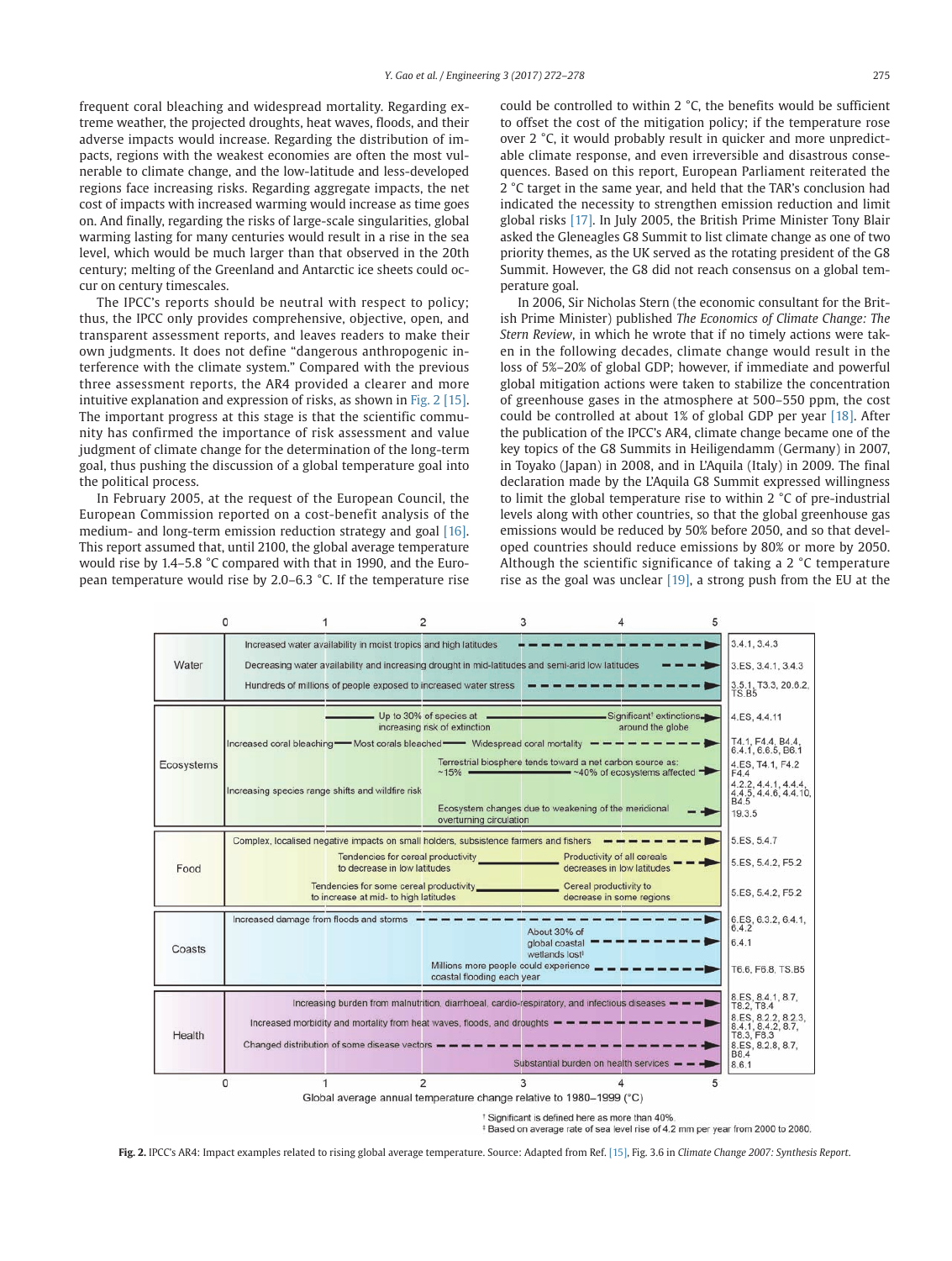political level extended the discussion of the global temperature goal from the scientific level to the international political and diplomatic levels.

# **5. From the Copenhagen Climate Change Conference to the Paris Climate Change Conference**

The 35th G8 Summit in July 2009 and the subsequent Major Economies Forum on Energy and Climate (MEF) were held just before the Copenhagen Climate Change Conference, attracting worldwide attention. The leaders of the 17 participating members of the MEF delivered a joint declaration requiring that the results of the Copenhagen Climate Change Conference comply with the UNFCCC's goal and scientific requirements, thus unanimously recognizing that the global average temperature rise shall not be over 2 °C higher than pre-industrial levels [20]. It was the first time that a consensus had been reached between the main developed and developing countries regarding the 2 °C target. This MEF Summit delivered a strong political signal to the Copenhagen Climate Change Conference at the end of the same year. Thanks to the efforts of major powers, the 2 °C global temperature target was written into the Copenhagen Accord. Since the Copenhagen Accord was not unanimously recognized by all parties, it did not have legal effect. Part I—"A shared vision for long-term cooperative action"—of the Cancún Agreements formulated at the 2010 Cancún Climate Change Conference stated that nations should work together in "… reducing global greenhouse gas emissions so as to hold the increase in global average temperature below 2 °C above pre-industrial levels, and that Parties should take urgent action to meet this long-term goal … strengthening the long-term global goal on the basis of the best available scientific knowledge, including in relation to a global average temperature rise of 1.5 °C" [21]. The 2 °C global temperature target was a global political consensus from then on.

Since 2009, the political consensus of the 2 °C global temperature target has had a major impact on the international scientific community. Corresponding climate change trend simulation, impact assessment, and emission reduction path studies have taken it as the object of scenario studies. Since the IPCC assessment is based on peer-reviewed scientific research, the AR5 of the IPCC fully assessed the scientific research related to the 2 °C global temperature target in 2014. A report from the AR5 Working Group I made the first quantitative assessment on the cumulative emission space under the 2 °C global temperature target. The global average surface warming in the 21st century and subsequent period would mainly depend on the cumulative emission of  $CO<sub>2</sub>$ . In this report, transient climate response to cumulative carbon emissions (TCRE) is defined as the global mean near-surface air temperature change per 1000 GtC (the shorthand for gigatons of carbon) emitted into the atmosphere. It quantifies the transient response of the climate system to cumulative carbon emissions. According to the AR5, TCRE is likely to fall within the range of 0.8–2.5 °C per 1000 GtC; this applies for cumulative emissions up to about 2000 GtC, until the time temperatures peak. Limiting the warming caused by anthropogenic  $CO<sub>2</sub>$  emissions alone with a probability of  $> 33\% > 50\%$ , and  $> 66\%$  to less than 2 °C since the period between 1861 and 1880 will require cumulative  $CO<sub>2</sub>$  emissions from all anthropogenic sources to stay between 0 and about 1570 GtC (5760 GtCO<sub>2</sub>), 0 and about 1210 GtC (4440 GtCO<sub>2</sub>), and 0 and about 1000 GtC (3670 GtCO<sub>2</sub>) since that period, respectively; however, an amount of 515 (445–585) GtC (1890 (1630–2150)  $GtCO<sub>2</sub>$ ), had already been emitted by 2011 [5].

Based on the assessment of different sectors, regions, and key risks, the AR5 Working Group II pointed out that in case of a temperature rise of 1 °C or 2 °C compared with pre-industrial levels, the risks incurred by the world would be on the medium to high level, and in case of a temperature rise over 4 °C or even higher, the risks would be high or very high [22]. The AR5 Working Group III provided the most viable scenario to achieve the goal of keeping the global temperature rise until 2100 within 2 °C compared with the preindustrial level: to limit the greenhouse gas concentration to 450 ppm  $CO<sub>2</sub>e$  (the shorthand for carbon dioxide equivalents). It will be necessary to reduce the global greenhouse gas emissions until 2030 to 50 Gt  $CO<sub>2</sub>e$ , to reduce global greenhouse gas emissions in 2050 by 40%–70% compared with the 2010 level, and to limit greenhouse gas emissions to net zero in 2100. The Report also assessed the development and technical choice in sectors such as energy, transport, building, human settlements, infrastructure, and spatial planning under this goal [23].

In summary, the IPCC's AR5 Synthesis Report defined the relationship between cumulative anthropogenic emissions of  $CO<sub>2</sub>$ , global average temperature change, and the potential risks to the climate system until 2050. As shown in Fig. 3 [24], the risk level indicated by any given global temperature rise and the five major reasons corresponds to the cumulative anthropogenic emissions of  $CO<sub>2</sub>$  within a certain range.

The AR5 did not clearly define the indices and values constituting "dangerous anthropogenic interference with the climate system." In fact, since it is highly sensitive for parties to consider the related information about Article 2 of the UNFCCC, when the AR5 Synthesis Report was reviewed and adopted at the IPCC's 40th Session in October 2014, the textbox providing information related to Article 2 of the UNFCCC was finally abandoned, and only the Preface of the Synthesis Report stated that the Report included information related to Article 2 of the UNFCCC. Nevertheless, the assessment conclusions drawn by the AR5 regarding the 2 °C global temperature target, as well as the scientific information required for decision-making (including emission budget, pathway, and technical choice) strengthened the scientific basis for this political consensus.

In 2011, the Durban Climate Change Conference established the Ad Hoc Working Group on the Durban Platform for Enhanced Action (hereinafter referred to as the Durban Platform). It launched the negotiation for an international mechanism applicable to all parties after 2020, and decided to strive for an ambitious global emission reduction goal with the timeframe for global greenhouse gas emission peaking before 2050, taking into account reports such as the IPCC's AR5 [25].

From the launch of the Durban Platform to the conclusion of the Paris Agreement at the Paris Climate Change Conference, parties held different views about the expression of the UNFCCC's principles, the scope of the agreement, and the legal form of the final results; however, the 2 °C global temperature target seemed indisputable. The bilateral joint declarations delivered by China with the US, France, and the EU before the Paris Climate Change Conference had mentioned that it was required to "consider a global temperature goal within 2  $\mathrm{C}$ ."<sup>†</sup> To a certain extent, this represented the consensus of China and the developed countries with respect to this issue. Based on scientific assessment and a series of political pushes, the Paris Agreement finally considered "holding the increase in the global average temperature to well below 2 °C above pre-industrial levels and pursuing efforts to limit the temperature increase to 1.5 °C above pre-industrial levels," as one of three goals of the Agreement, and the 2 °C global temperature target was formally included in the international treaty with legal effect. During the 2016 Opening for the Signature of the Paris Agreement, held at the United Nations Headquarters in New York on 22 April, 175 parties (174 countries

 $^{\dagger}$  US-China Joint Presidential Statement on Climate Change on November 12, 2014, in Beijing, China; EU-China Joint Declaration on Climate Change on June 29, 2015, in Brussels, Belgium; France-China Joint Presidential Statement on Climate Change on November 2, 2015, in Beijing, China.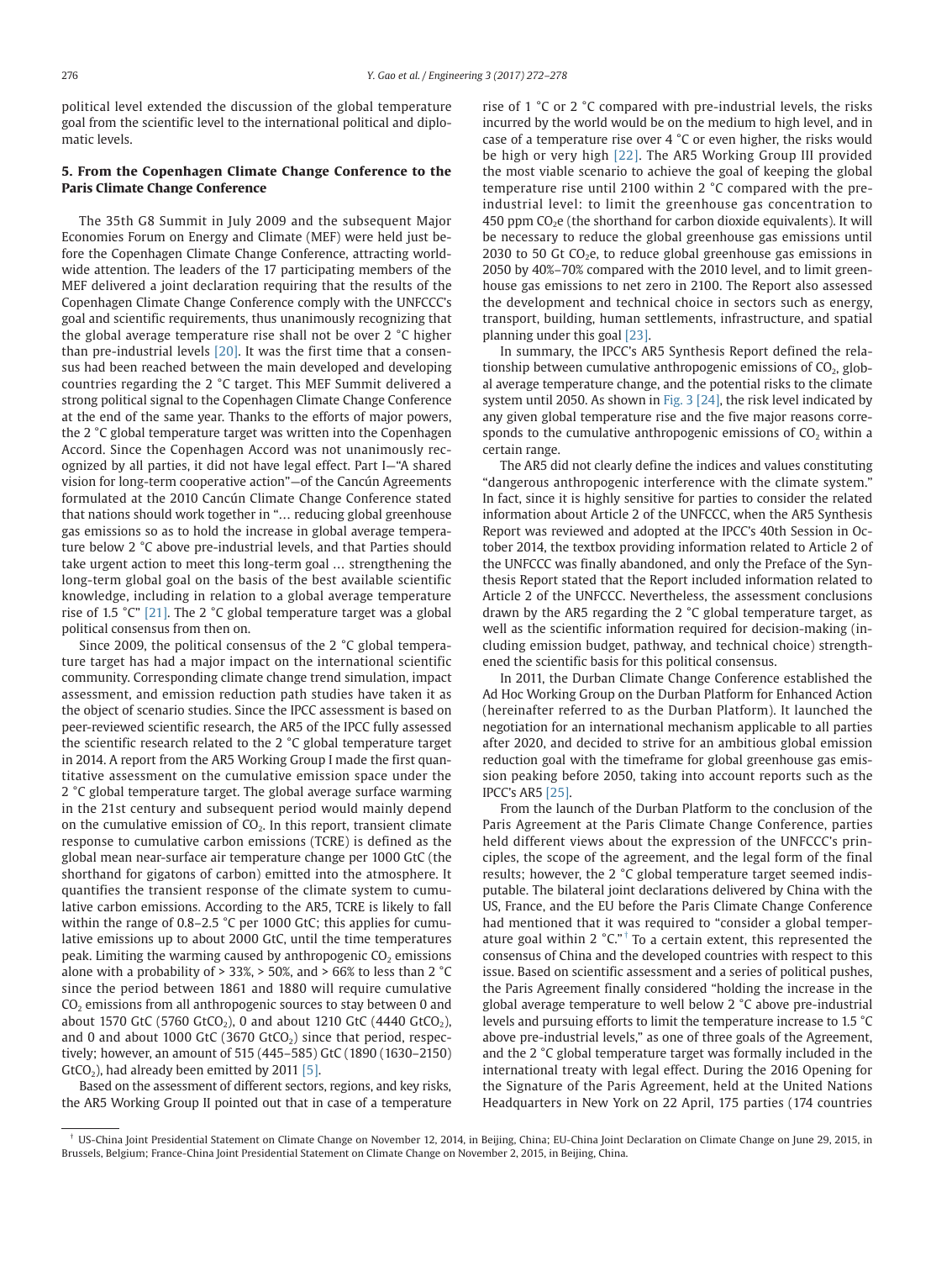

Fig. 3. The relationships among cumulative anthropogenic emissions of CO<sub>2</sub>, global average temperature change, the potential risks to the climate system, and changes in annual greenhouse gas (GHG) emissions by 2050. Limiting risks across "reasons for concern" (a) would imply a limit for cumulative emissions of CO2 (b) which would constrain annual GHG emissions over the next few decades (c). Source: Ref. [24], Fig. SPM.10 in *Climate Change 2014: Synthesis Report*.

and the EU) signed the Agreement, which created a record for the most countries at the first opening day of an international treaty.

### **6. The way forward**

Since the UNFCCC came into effect, negotiation about the longterm goal has been a continuous process of concretization and quantification. The Paris Agreement was the first international treaty to give the 2 °C global temperature target legal effect. The efforts in Article 2 of the UNFCCC on avoiding "dangerous anthropogenic interference with the climate system" have evolved into the performance of Article 2 of the Paris Agreement: keeping the global temperature rise within 2 °C compared with the pre-industrial level, and pursuing a limit of 1.5 °C. The global temperature goal is a political consensus based on scientific assessment. It reflects not only a scientific basis, but also political need, including a certain degree of flexibility and a guarantee of the effectiveness of the response. Within this relatively detailed goal, the bottom-up Nationally Determined Contribution (NDC) and a systematic global stock-taking every five years from 2023 on will help the international community to increase the level of ambition in a gradual and orderly manner, and will significantly help the implementation of the Paris Agreement.

It should be further emphasized that after the adoption of the global temperature goal, the corresponding greenhouse gas mitigation goal, emission budget, and emission reduction pathway will become inevitable issues for scientific research and negotiation.

Since there is still uncertainty in the study of the current earth system model, emission reduction pathway, and emission reductions, it is still quite difficult to affect the conversion process from the global temperature goal to the emission reduction actions of the parties [26]. When the EU proposed the 2 °C global temperature target, it actually raised the suggested goal of reducing the global greenhouse gas emission in 2050 by 50% compared with 1990. Since this goal was radical, and since there is scientific uncertainty, there was a very large discrepancy among the parties. The IPCC's AR5 Working Group III also pointed out that compared with the 450 ppm scenario, if the greenhouse gas concentration at the end of this century is maintained at 500 ppm  $CO<sub>2</sub>e$ , there is still a possibility of realizing the 2 °C global temperature target, but only by allowing atmospheric concentrations of greenhouse gases before 2100 to transiently exceed 530 ppm  $CO<sub>2</sub>e$  and then moving back to the lower level concentration, which would require the implementation of more ambitious deep-emission reduction in the later period of this century. It means that there is more than one choice in fixing the atmospheric concentrations of greenhouse gases, the cumulative emission budget, and the emission reduction pathway corresponding to the global temperature goal. In subsequent system design, there is still a huge challenge to reach a consensus in the issues above, as well as regarding responsibility sharing; more support is also required from natural and social sciences with regard to climate change.

Since small island states and the least-developed countries are concerned that the 2 °C global temperature target still poses risks